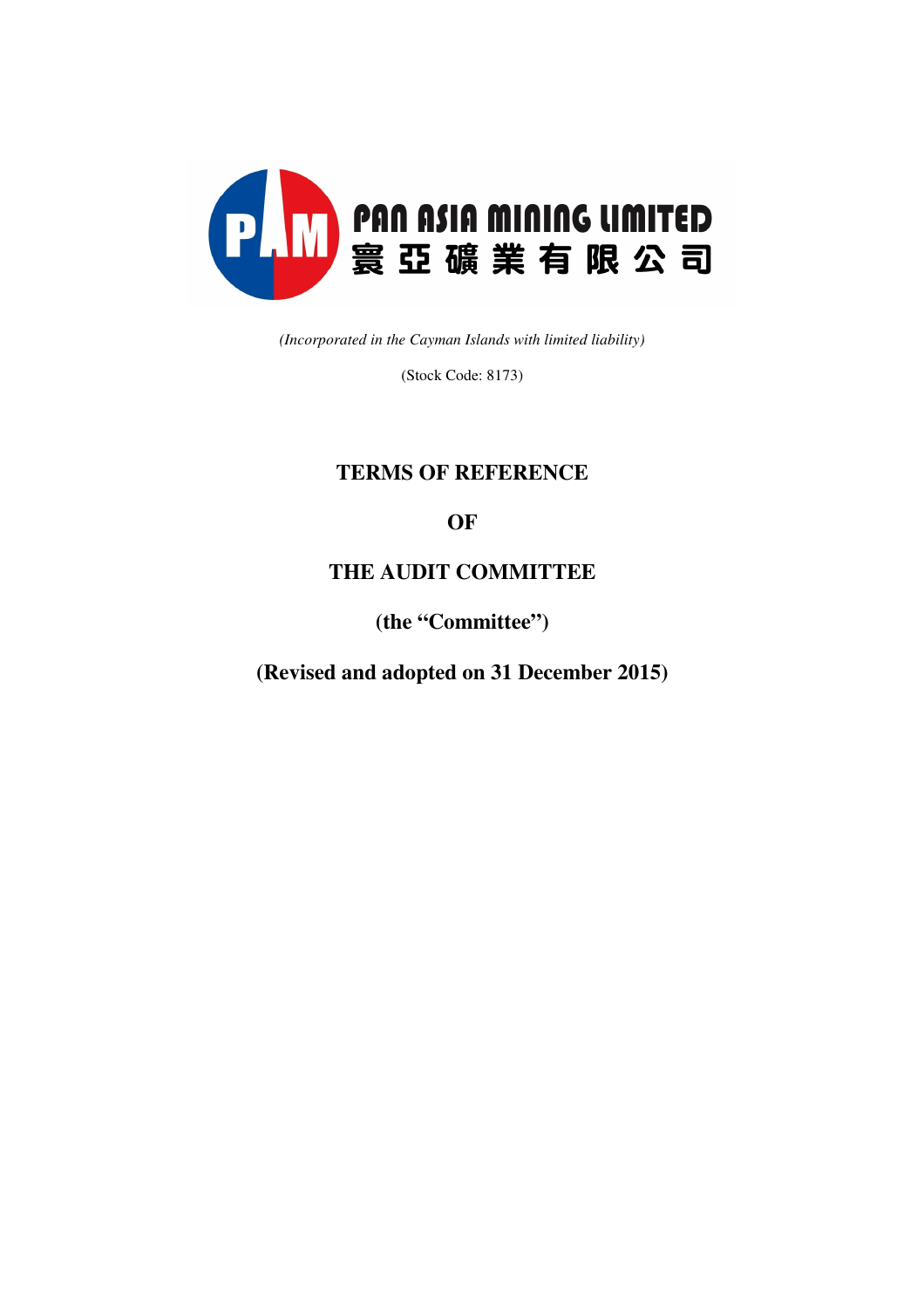## **1. Establishment**

The Committee was established pursuant to a resolution passed by the board of directors of the Company (the **"Board"**) on 25 April 2002.

## **2. Members**

- (a) Members of the Committee shall be appointed by the Board from amongst the non-executive directors of the Company and shall consist of not less than three (3) members. The majority shall be independent non-executive directors of the Company and at least one of whom has appropriate professional qualifications or accounting or related financial management expertise as required under Rule 5.05(2) of the GEM Listing Rules.
- (b) A former partner of the Company's existing auditing firm should be prohibited form acting as a member its Committee for a period of 1 year from the date his ceasing:
	- (i) to be a partner of the firm; or
	- (ii) to have any financial interest in the firm,

whichever is the later.

- (c) The chairman of the Committee (the **"Chairman"**) shall be an independent non-executive director appointed by the Board.
- (d) The Secretary of the Committee (the **"Secretary"**) shall be the Company Secretary or otherwise any other person duly appointed by the Board.
- (e) The appointment of the members of the Committee may be revoked, or additional members may be appointed to the Committee by separate resolutions passed by the Board and by the Committee.

## **3. Meeting Procedures**

- (a) Unless otherwise agreed by the majority of the Committee members a meeting shall be called by at least seven (7) days notice. Any Committee member or the Secretary may at any time call for a Committee meeting. The Secretary or any member shall serve notice to each of the Committee members by any reasonable and effective means according to the latest correspondence particulars of the members as kept by the Company. Notice of meeting shall state the time and place of the meeting and shall be accompanied by an agenda together with other documents which are required for the meeting purpose.
- (b) A quorum of the Committee meeting shall consist of at least two (2) members of the Committee.
- (c) The Committee shall meet at least four times per year. Additional meetings may be held if the work of the Committee demands or upon request of the external auditors.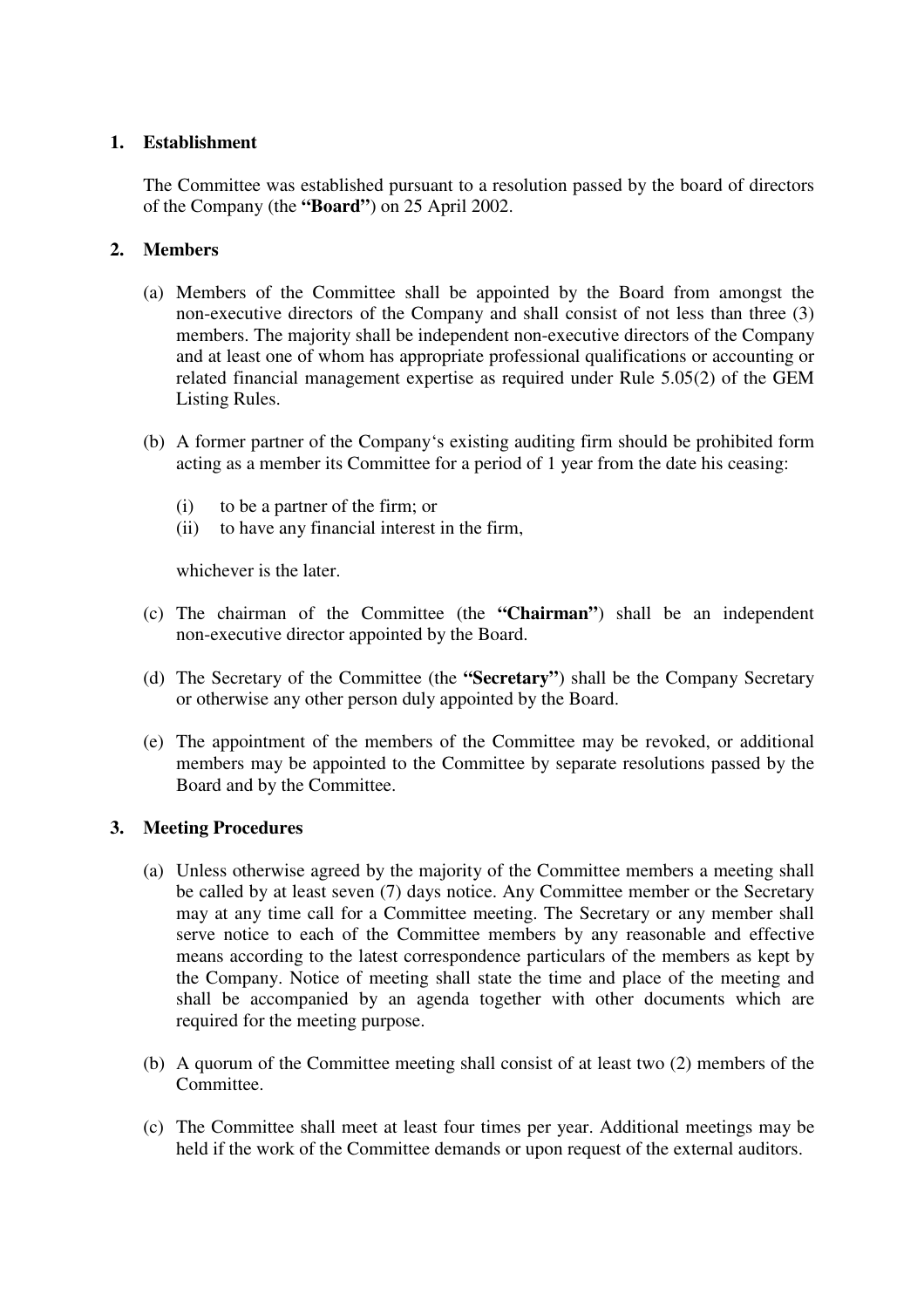(d) The Committee shall meet with the external auditors without presence of the executive directors at least twice a year.

#### **4. Resolutions**

Resolutions may be passed by Committee members by show of hands in the meeting or by circulation in writing.

## **5. Alternate Committee Members**

A Committee member shall not appoint any alternate.

## **6. Authority of the Committee**

- (a) The Committee may investigate any activity within its terms of reference and to seek any information it requires from any employee. All employees are directed to co-operate with any request made by the Committee.
- (b) The Committee may invite attendance to meeting of relevant director(s) and management members, the head of internal audit, if appropriate, and representatives of the external auditors.
- (c) The Committee shall have access to independent professional advice(s) if necessary at the cost of the Company in order to perform its duties.
- (d) The Committee shall be provided with sufficient resources to perform its duties.

#### **7. Duties of the Committee**

#### **Relationship with the Company's auditor**

- (a) to be primarily responsible for making recommendation(s) to the Board on the appointment, reappointment and removal of the external auditor, and to approve the remuneration and terms of engagement of the external auditor, and any questions of its resignation or dismissal;
- (b) to review and monitor the external auditor's independence and objectivity and the effectiveness of the audit process in accordance with applicable standards. The Committee should discuss with the external auditor the nature and scope of the external audit and reporting obligations before the audit commences;
- (c) to develop and implement policy on engaging an external auditor to supply non-audit services. For this purpose, "external auditor" includes any entity that is under common control, ownership or management with the audit firm or any entity that a reasonable and informed third party knowing all relevant information would reasonably conclude to be part of the audit firm nationally or internationally. The Committee should report to the Board, identifying and making any recommendations on any matters where action or improvement is needed;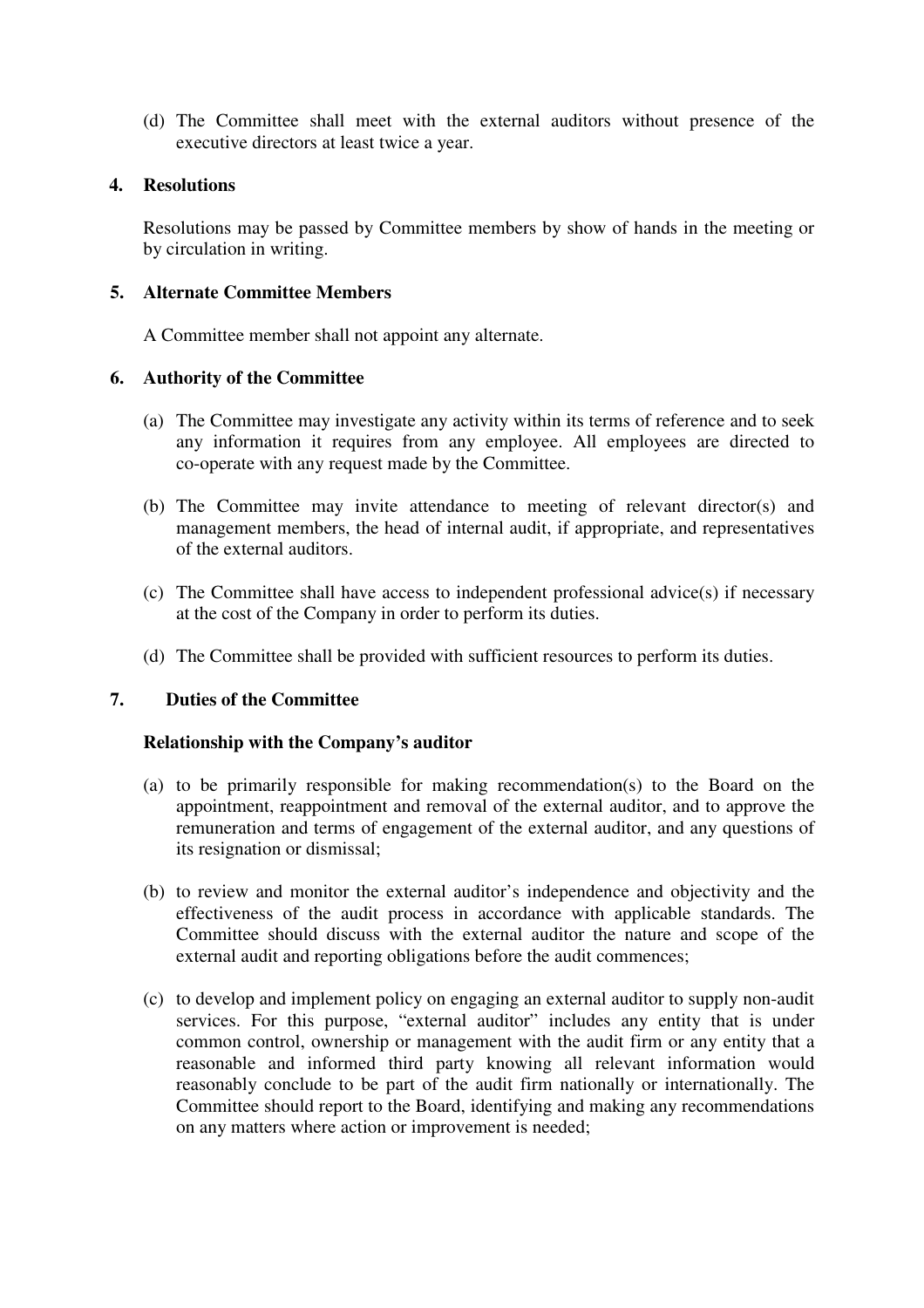## **Review of the Company's Financial information**

- (d) to monitor integrity of the Company's financial statements and the annual report and accounts, half-year report and quarterly reports, and to review significant financial reporting judgements contained in them. In reviewing these reports before submission to the Board, the Committee should focus particularly on:
	- (i) any changes in accounting policies and practices;
	- (ii) major judgmental areas;
	- (iii) significant adjustments resulting from audit;
	- (iv) the going concern assumptions and any qualifications;
	- (v) compliance with accounting standards; and
	- (vi) compliance with the GEM Listing Rules and other legal requirements in relation to financial reporting;
- (e) Regarding (d) above:–
	- (i) members of the Committee should liaise with the Board and senior management and the Committee must meet, at least twice a year, with the external auditors; and
	- (ii) the Committee should consider any significant or unusual items that are, or may need to be, reflected in the report and accounts it should give due consideration to any matters that have been raised by the Company's staff responsible for the accounting and financial reporting function, compliance officer or auditors;

## **Oversight of the Company's financial reporting system, risk management and internal control system**

- (f) to review the Company's financial controls, and unless expressly addressed by a separate board risk committee, or by the board itself, to review the Company's risk management and internal systems;
- (g) to discuss the risk management and internal control system with management to ensure that management has performed its duty to have effective system. This discussion should include the adequacy of resources, staff qualifications and experience, training programs and budget of the Company's accounting and financial reporting function;
- (h) to consider major investigation findings on risk management and internal control matters as delegated by the Board or on its own initiative and management's response to these findings;
- (i) where an internal audit function exists, to ensure co-ordination between the internal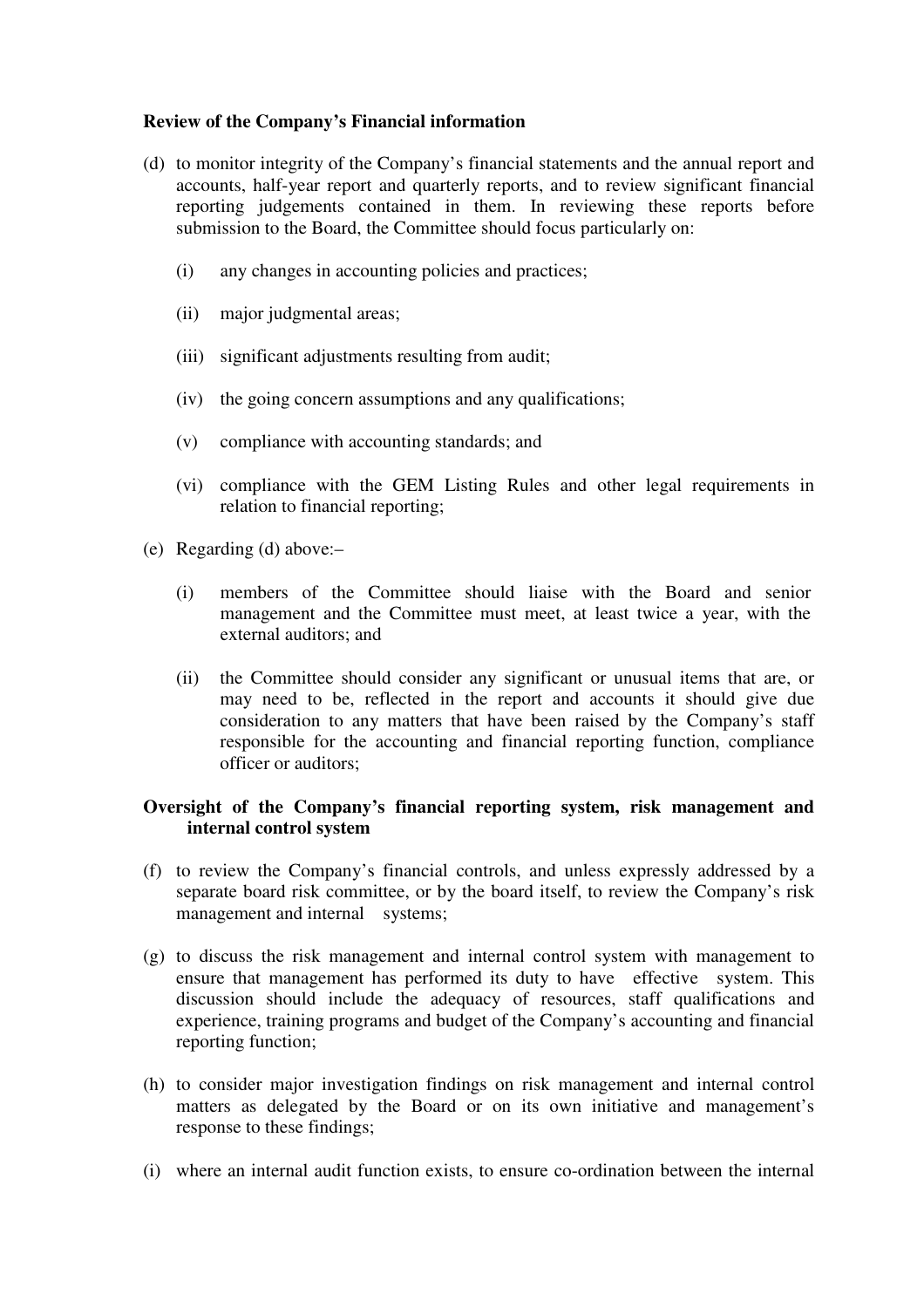and external auditors, and to ensure that the internal audit function is adequately resourced and has appropriate standing within the issuer, and to review and monitor its effectiveness;

- (j) to review the group's financial and accounting policies and practices;
- (k) to review the external auditor's management letter, any material queries raised by the auditor to management about accounting records, financial accounts or systems of control and management's response;
- (l) to ensure that the Board will provide a timely response to the issues raised in the external auditor's management letter;
- (m) to review arrangements employees of the Company can use, in confidence, to raise concerns about possible improprieties in the financial reporting, internal control or other matters. The Committee should ensure that proper arrangements are in place for fair and independent investigation of these matters and for appropriate follow-up action;
- (n) to act as the key representative body for overseeing the Company's relations with the external auditor;
- (o) to report to the Board on the matters set out in the code provision in Appendix 15 of GEM listing rules; and
- (p) to consider other topics, as defined by the Board.

#### **8. Reporting Procedures**

- (a) The Secretary shall circulate the minutes of meetings and all resolutions of the Committee to all members.
- (b) Board members will be given a copy of the minutes upon request.
- (c) The Chairman shall attend the annual general meeting of the Company to report matters discussed in the Committee meeting and to answer questions that may arise in the annual general meeting.

#### **9. Continuing application of the Articles of Association of the Company**

The Articles of Association of the Company regulating the meetings and proceedings of the Director so far as the same are applicable and are not replaced by the provisions in these terms of reference shall apply to the meetings and proceedings of the Committee.

### **10. Power of the Board**

The Board may, subject to compliance with the Articles of Association of the Company and the GEM Listing Rules (including the Corporate Governance Code set out in Appendix 15 to the GEM Listing Rules) amend, supplement and revoke these terms of reference and any resolution passed by the Committee provided that no amendments to